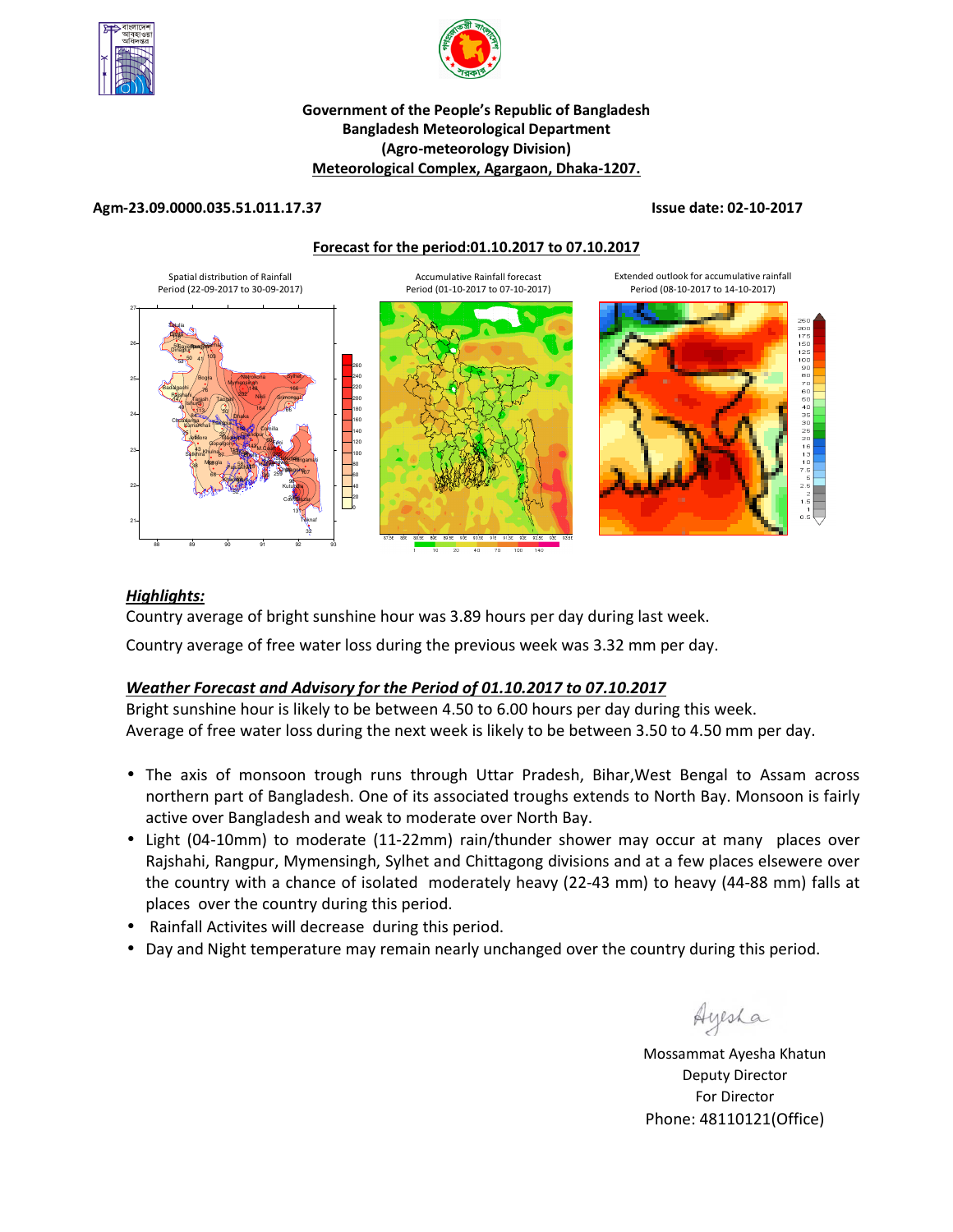#### *Short Weather description; Period: 22.09.2017 to 30.09.2017*

| <b>Maximum And Minimum Temperature (Range and Extreme)</b> |  |  |  |  |  |
|------------------------------------------------------------|--|--|--|--|--|
|------------------------------------------------------------|--|--|--|--|--|

| <b>Divisions</b>                   | Maximum                 |                          |  |  | Highest maximum               |                        |              |                       |                          | Minimum                 | Lowest minimum       |                   |              |
|------------------------------------|-------------------------|--------------------------|--|--|-------------------------------|------------------------|--------------|-----------------------|--------------------------|-------------------------|----------------------|-------------------|--------------|
|                                    | temperature             |                          |  |  | temperature in <sup>0</sup> C |                        |              |                       |                          | temperature             | temperature in $^0C$ |                   |              |
|                                    | range in <sup>o</sup> C |                          |  |  |                               |                        |              |                       |                          | Range in <sup>O</sup> C |                      |                   |              |
| <b>Dhaka</b>                       |                         | 31.0 - 36.4 $^{\circ}$ C |  |  | <b>Tangail</b>                | 36.4                   |              | $\overline{^0C}$ 24.0 | $\overline{a}$           | 29.0 $^{\circ}$ C       | Gopalgoni            | 24.0              | $^{\circ}$ c |
| Mymensingh 27.2 - 34.5 $\degree$ C |                         |                          |  |  | Mymensingh&Netrokona34.5      |                        |              | $^{\circ}$ C 23.5     |                          | 28.0 $^{\circ}$ C       | Netrokona            | 23.5 $^{0}C$      |              |
| <b>Chittagong</b>                  |                         | $27.9 - 36.0 °C$         |  |  | Chandpur                      | 36.0                   | °c           | 23.5                  | ٠                        | 28.4 $^{\circ}$ C       | M. Court             | 23.5 $^{0}C$      |              |
| Sylhet                             |                         | $29.9 - 35.5 °C$         |  |  | Srimongal                     | 35.5 $^{\circ}$ C 24.0 |              |                       | $\blacksquare$           | 26.8 $^{\circ}$ C       | <b>Srimangal</b>     | 24.0              | $^{\circ}$ c |
| Rajshahi                           |                         | $29.6 - 35.3$ C          |  |  | Ishurdi&Bogra                 | 35.3                   | °c           | 24.5                  | $\overline{a}$           | 28.4 $^{\circ}$ C       | <b>B.</b> Gachhi     | 24.5 $^{\circ}$ C |              |
| Rangpur                            |                         | $27.0 - 35.7 °C$         |  |  | Rangpur                       | 35.7                   | $^{\circ}$ c | 24.1                  | $\overline{\phantom{0}}$ | 27.5 $^{\circ}$ C       | Dimla                | 24.1              | $^{\circ}$ c |
| Khulna                             |                         | $28.8 - 36.9$ °C         |  |  | <b>Jessore</b>                | 36.9                   | $^{\circ}$ c | 24.5                  |                          | 28.0 °C                 | satkhira             | 24.5              | $^{\circ}$ c |
| <b>Barisal</b>                     | 29.0                    | $-35.5\text{ °C}$        |  |  | <b>Khepupara</b>              | 35.5                   | $^{\circ}$ c | 22.0                  |                          | 28.0 $^{\circ}$ C       | <b>Bhola</b>         | 22.0              | $^{\circ}$ c |

*:Rainfall analysis and average temperature:-*

| Name of the      | Name of the     | Total     |                 | Normal Deviation  | Total | Average         | Average      | Average                      | Average          | Average         | Average         |
|------------------|-----------------|-----------|-----------------|-------------------|-------|-----------------|--------------|------------------------------|------------------|-----------------|-----------------|
| <b>Divisions</b> | <b>Stations</b> | Rainfall  | Rainfall        | in %              | Rainy | M ax            | M in         | M ax.                        | Normal           | M in.           |                 |
|                  |                 | in $(mm)$ | in $(mm)$       |                   | days  | in %            | in %         | Humidity Humidity temp in °C | M ax.<br>temp in | temp in<br>۰c   | Normal<br>M in. |
|                  |                 |           |                 |                   |       |                 |              |                              | ۰C               |                 | temp in         |
| Dhaka            | Dhaka           | 152       | 93              | 63                | 07    | 095             | 066          | 33.2                         | 31.8             | 27.2            | 25.6            |
|                  | Faridpur        | 025       | 79              | -68               | 06    | 096             | 070          | 33.2                         | 31.7             | 26.4            | 25.6            |
|                  | Madaripur       | 119       | 87              | 37                | 06    | $\star\star$    | **           | $\star\star$                 | 32.0             | **              | 25.4            |
|                  | Nikli           | 164       | $\star\star$    | $***$             | 05    | 094             | 075          | 32.6                         | $^{\star\star}$  | 27.2            |                 |
|                  | Tangail         | 030       | 133             | $-77$             | 05    | 096             | 066          | 34.0                         | 31.5             | 26.6            | 24.8            |
|                  | Gopalgonj       | 087       | $\star\star$    | $***$             | 04    | 097             | 070          | 32.6                         |                  | 26.4            |                 |
| Mymensingh       | Mymensingh      | 202       | 98              | 106               | 06    | 097             | 076          | 32.7                         | 30.9             | 26.5            | 24.6            |
|                  | Netrokona       | 148       | $\star\star$    | $***$             | 06    | $\star\star$    | $\star\star$ | $\star\star$                 | $\star\star$     | $^{\star\star}$ |                 |
| Chittagong       | Chittagong      | 098       | 91              | 8                 | 08    | $\star\star$    | **           | $\star\star$                 | 31.9             | $\star\star$    | 25.0            |
|                  | Sitakunda       | 094       | 111             | ***               | 07    | $\star\star$    | **           | $\star\star$                 | 31.9             | $^{\star\star}$ | 25.1            |
|                  | Rangamati       | 107       | 78              | 37                | 09    | $\star\star$    | $\star\star$ | $\star\star$                 | 31.8             | $^{\star\star}$ | 24.3            |
|                  | Cox'sBazar      | 131       | 92              | 42                | 07    | 096             | 071          | 32.5                         | 31.8             | 25.4            | 25.0            |
|                  | Teknaf          | 032       | 108             | $-70$             | 01    |                 |              |                              | 30.9             |                 | 24.5            |
|                  | Hatiya          | 099       | 130             | $-24$             | 06    | 099             | 081          | 31.6                         | 30.7             | 25.4            | 25.1            |
|                  | Sandw ip        | 259       | 147             | 76                | 09    | $^{\star\star}$ | $\star\star$ | $\star\star$                 | 31.1             | $^{\star\star}$ | 25.1            |
|                  | Kutubdia        | 235       | 88              | 167               | 08    | 094             | 071          | 32.9                         | 31.3             | 25.7            | 25.4            |
|                  | Feni            | 285       | 89              | 220               | 08    | 097             | 065          | 32.8                         | 31.1             | 25.7            | 24.3            |
|                  | M.Court         | 087       | 98              | $-11$             | 07    | $^{\star\star}$ | **           | $^{\star\star}$              | 31.3             | **              | 25.1            |
|                  | Chandpur        | 143       | 79              | 81                | 06    | 095             | 072          | 33.2                         | 31.7             | 26.7            | 25.5            |
|                  | Comilla         | 060       | 80              | $-25$             | 07    | 096             | 072          | 32.4                         | 31.8             | 26.7            | 24.9            |
| <b>Sylhet</b>    | Sylhet          | 166       | 130             | 28                | 07    | 096             | 072          | 33.3                         | 31.3             | 25.8            | 24.1            |
|                  | Srimongal       | 066       | 59              | 12                | 07    | 098             | 067          | 33.8                         | 31.6             | 25.7            | 23.6            |
| Rajshahi         | Rajshahi        | 049       | 102             | $-52$             | 06    | 099             | 068          | 33.6                         | 32.3             | 26.8            | 25.2            |
|                  | Bogra           | 076       | 84              | $-10$             | 04    | 097             | 063          | 33.3                         | 31.9             | 26.9            | 25.2            |
|                  | Ishurdi         | 084       | 96              | $-13$             | 07    | 098             | 058          | 33.9                         | 32.0             | 26.7            | 25.2            |
|                  | Badalgachi      | 014       | $\star\star$    | $***$             | 03    | 098             | 062          | 33.3                         | **               | 26.7            | $**$            |
|                  | Tarash          | 113       | $\star\star$    | $***$             | 04    | 100             | 063          | **                           | **               | 26.8            | $\star\star$    |
| Rangpur          | Rangpur         | 041       | 115             | $-64$             | 07    | $^{\star\star}$ | $\star\star$ | $\star\star$                 | 30.8             | **              | 24.1            |
|                  | Dinajpur        | 053       | 124             | $-57$             | 05    | 097             | 055          | 33.8                         | 31.2             | 26.2            | 24.6            |
|                  | Sayedpur        | 050       | $\star\star$    | $***$             | 04    | 095             | 069          | 33.5                         | $\star\star$     | 25.9            | $**$            |
|                  | Rajarhat        | 103       | $\star\star$    | $***$             | 07    | 097             | 071          | 32.3                         | $\star\star$     | 26.1            | $\star\star$    |
|                  | Tetulia         | 118       | $\star\star$    | $***$             | 04    | 098             | 069          | 32.4                         | $\star\star$     | $***$           | **              |
|                  | Dimla           | 050       | $\star\star$    | $***$             | 05    | $\star\star$    | **           | $\star\star$                 | $\star$          | $\star\star$    | $\star\star$    |
| Khulna           | Khulna          | 063       | 86              | -27               | 04    | 098             | 070          | 33.3                         | 32.4             | 26.8            | 25.6            |
|                  | Mongla          | 066       | $\star\star$    | $***$             | 05    | 098             | 075          | 32.4                         | $\star\star$     | 26.6            | **              |
|                  | Jessore         | 043       | 76              | -43               | 05    | 094             | 063          | 33.8                         | 32.9             | 26.5            | 25.2            |
|                  | Chuadanga       | 025       | 114             | $-78$             | 02    | 085             | 066          | 34.1                         | 32.7             | 26.4            | 25.3            |
|                  | Satkhira        | 038       | 101             | $-62$             | 05    | 098             | 054          | 33.6                         | 32.4             | 26.0            | 25.3            |
|                  | Kumarkhali      | 061       | $^{\star\star}$ | $\star\star\star$ | 03    | 092             | 081          | 33.1                         | $^{\star\star}$  | 26.6            |                 |
| Barisal          | Barisal         | 058       | 110             | -47               | 05    | 100             | 075          | 33.7                         | 31.7             | 26.2            | 25.3            |
|                  | Bhola           | 115       | 80              | 44                | 05    | $\star\star$    | **           | **                           | 31.6             | **              | 25.5            |
|                  | Patuakhali      | 069       | 143             | $-52$             | 05    | 100             | 077          | 32.4                         | 31.7             | 26.8            | 25.4            |
|                  | Khepupara       | 052       | 118             | $-56$             | 06    | 098             | 075          | 32.6                         | 31.3             | 26.4            | 25.4            |

N.B-.Analyses contained in this bulletin are based on preliminary un-checked data. \*\* Data not received. \*\*\* Data not available.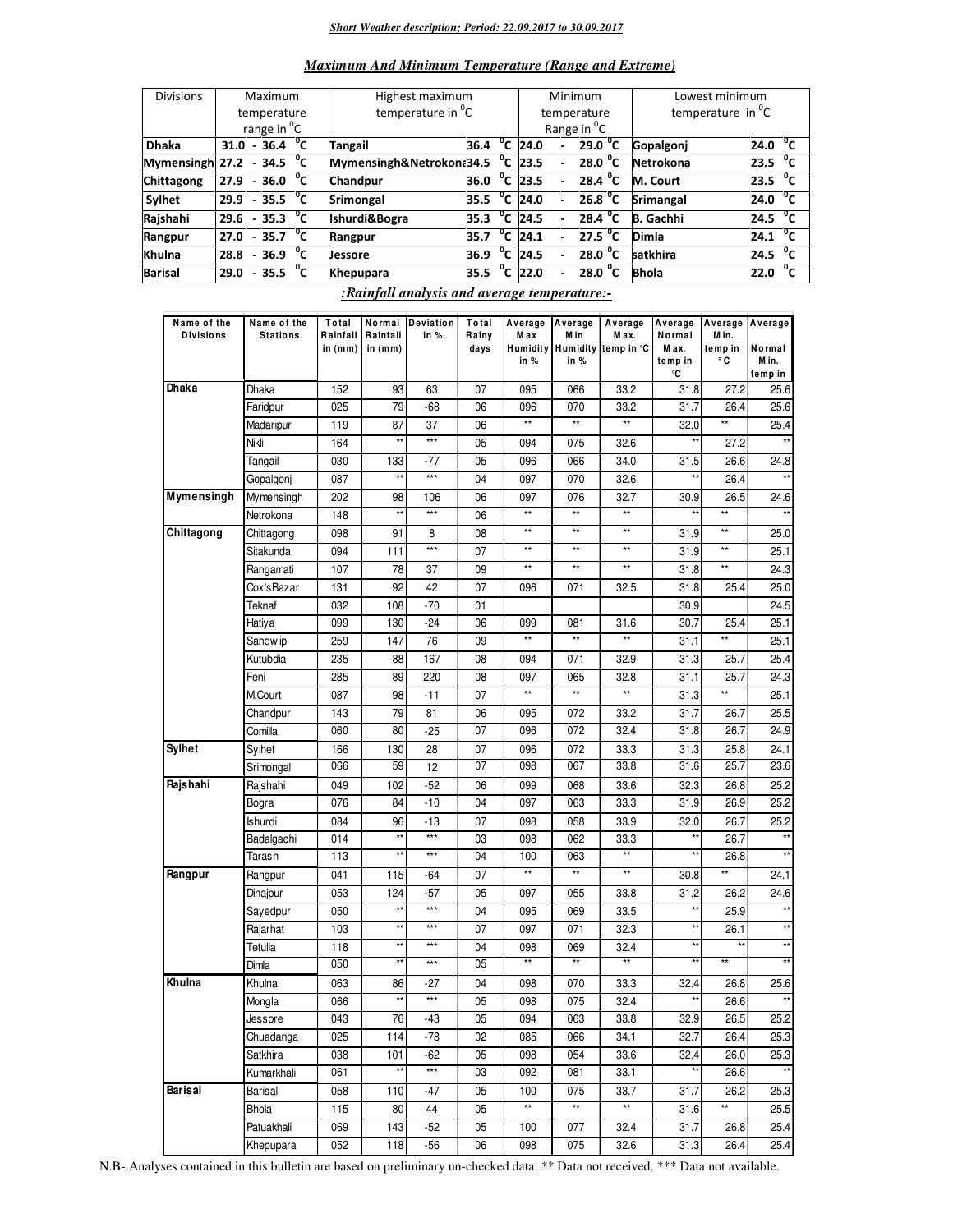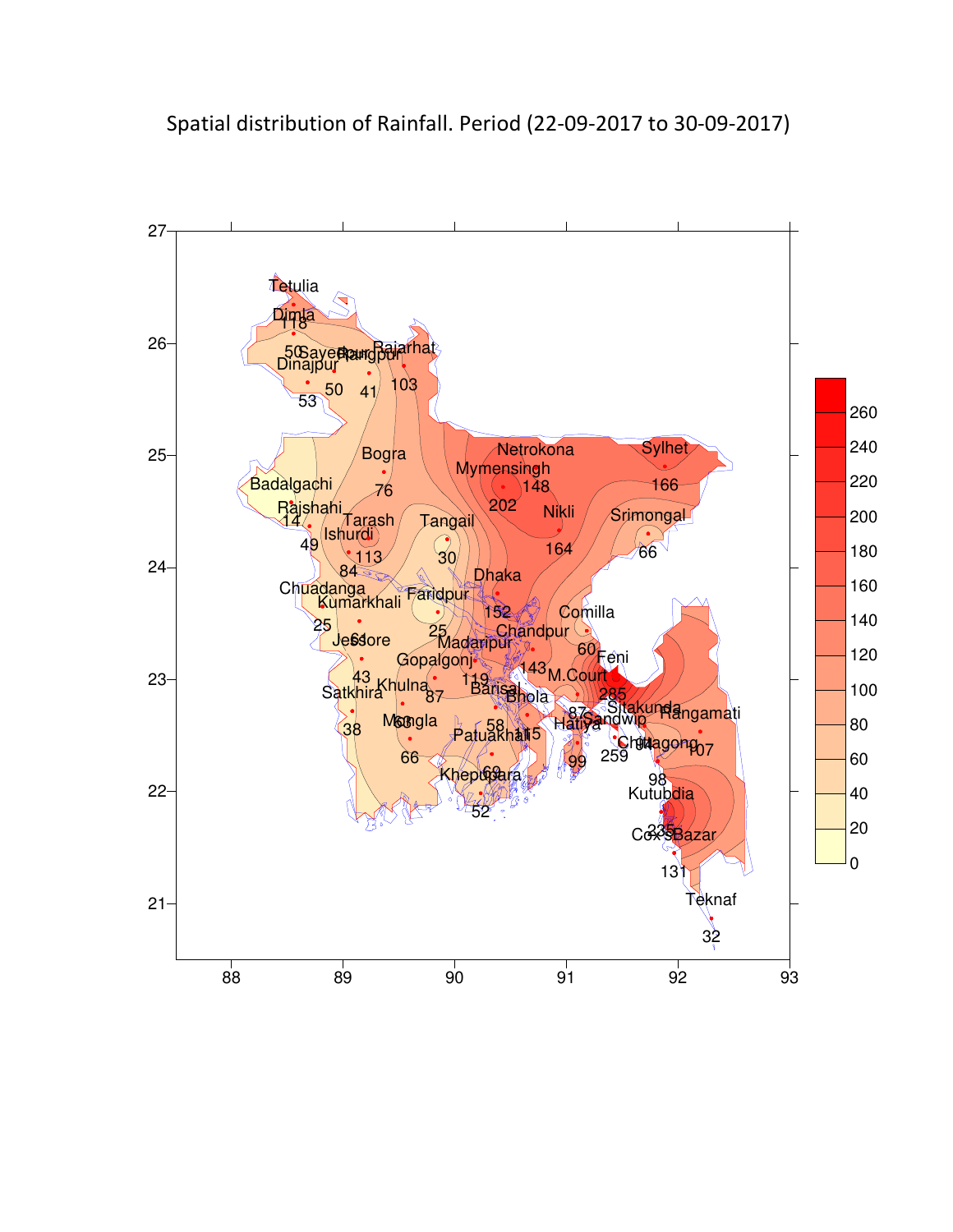



গণপ্রজাতন্ত্রী বাংলাদেশ সরকার বাংলাদেশ আবহাওয়া অধিদপ্তর কষি আবহাওয়া মহাশাখা আবহাওয়া ভবন, আগারগাঁও, ঢাকা-১২০৭।

এজিএম-২৩.০৯.০০০০.০৩৫.৫১.০১১.১৭.৩৭

তারিখ: ০২-১০-২০১৭ খ্রিঃ





### প্ৰধান বৈশিষ্ট্য সমূহঃ-

গত সপ্তাহে দেশের দৈনিক উজ্জল সূর্যকিরণ কালের গড় ৩.৮৯ ঘন্টা ছিল । গত সপ্তাহে দেশের দৈনিক বাষ্পীভবনের গড় ৩.৩২ মিঃ মিঃ ছিল।

# আবহাওয়ার পূর্বাভাসঃ- ০১-১০-২০১৭ থেকে ০৭-১০-২০১৭ ইং পর্যন্ত।

এ সপ্তাহে দৈনিক উজ্জুল সূর্য কিরণ কাল ৪.৫০ থেকে ৬.০০ ঘন্টার মধ্যে থাকতে পারে ।

আগামী সপ্তাহের বাঙ্গীভবনের দৈনিক গড় ৩.৫০ মিঃ মিঃ থেকে ৪.৫০ মিঃ মিঃ থাকতে পারে।

- মৌসুমী বায়ুর অক্ষ উত্তর প্রদেশ, বিহার, পশ্চিমবঙ্গ ও বাংলাদেশের উত্তরাঞ্চল হয়ে আসাম পর্যন্ত বিস্তৃত রয়েছে। এর একটি বর্ধিতাংশ উত্তর বঙ্গোপসাগর পর্যন্ত বিস্তৃত রয়েছে। মৌসুমী বায়ু বাংলাদেশের উপর মোটামুটি সক্রিয় এবং উত্তর বঙ্গোপসাগরে দুর্বল থেকে মাঝারী অবস্থায় বিরাজ করছে।
- ্এ সময়ে রাজশাহী, রংপুর, ময়মনসিংহ, সিলেট এবং চট্টগ্রাম বিভাগের অনেক স্থানে এবং দেশের অন্যত্র কিছু কিছু স্থানে হাল্কা (০৪-১০মিঃমিঃ) থেকে মাঝারী (১১-২২ মিঃমিঃ) ধরণের বৃষ্টি/বজ্রবৃষ্টি হতে পারে। সেই সাথে দেশের কোথাও কোথাও বিচ্ছিন্নভাবে মাঝারী ধরনের ভারী (২২-৪৩ মিঃমিঃ) থেকে ভারী (৪৪-৮৮ মিঃমিঃ) বৃষ্টিপাত হতে পারে।
- এ সময়ে বৃষ্টিপাতের পরিমান সামান্য হ্রাস পেতে পারে।
- এ সময়ে সারাদেশের দিন ও রাতের তাপমাত্রা প্রায় অপরিবর্তিত থাকতে পারে ।

Ayesha

(মোসাম্মৎ আয়শা খাতুন) উপ-পরিচালক পরিচালকের পক্ষে ফোনঃ ৪৮১১০১২১(দপ্তর)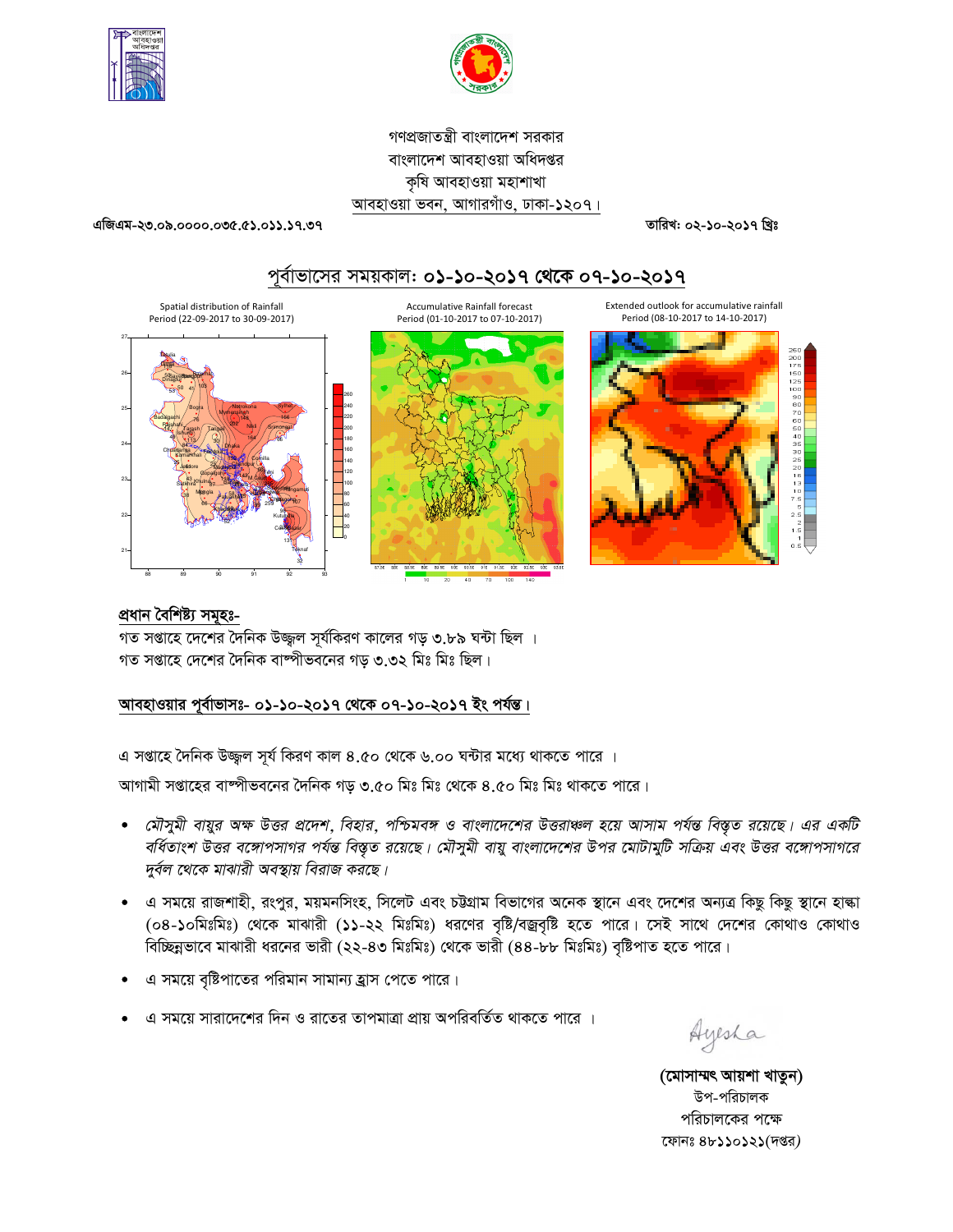#### <u>সংক্ষিপ্ত আবহাওয়া বিবরণী, সময়: ২২.০৯.২০১৭ থেকে ৩০.০৯.২০১৭</u>  $\overline{\phantom{a}}$

|           |      |                               |                | $7(9)$ Q $7(9)$                               |                                    | <i>שומיים</i> |                               |                      |             |              |                     |
|-----------|------|-------------------------------|----------------|-----------------------------------------------|------------------------------------|---------------|-------------------------------|----------------------|-------------|--------------|---------------------|
| বিভাগ     |      | সৰ্বোচ্ছ তাপমাত্ৰাৰ           |                | সর্বোচ্ছ ত্রাপমাত্রা                          |                                    |               | সর্বোনিম্ন তাপমাত্রার         | সর্বোনিম্ন তাপমাত্রা |             |              |                     |
|           |      | <i>পরিসর <sup>৩</sup></i> সেঃ |                |                                               |                                    |               | <i>পরিসর <sup>৩</sup></i> সেঃ |                      |             | $^\circ$ সেঃ |                     |
| ঢাকা      | ৩১.০ | - ৩৬.৪ ° সেঃ                  |                | টাঙ্গাইল                                      | ৩৬.৪ $^{\circ}$ (সঃ ২৪.০           |               | - ২৯.০                        | $^{\circ}$ (সঃ       | গোপালগঞ্জ   |              | ২8.০ $^{\circ}$ (সঃ |
| ময়মনসিংহ | ২৭.২ | - ৩৪.৫ ° সেঃ                  |                | ময়মনসিংহ ও নেত্ৰকোনা ৩৪.৫ ° সেঃ <b>২৩.</b> ৫ |                                    |               | - ২৮.০                        | $^{\circ}$ সেঃ       | নেত্ৰকোনা   |              | ২৩.৫ ° সেঃ          |
| চট্টগ্ৰাম | ২৭.৯ | - ৩৬.০                        | $^{\circ}$ সেঃ | চাঁদপুর                                       | ৩৬.০ ° মেঃ  ২৩.৫                   |               | - ২৮.৪                        | °সেঃ                 | মাইজদী কেটি |              | ২৩.৫ ° সেঃ          |
| সিলেট     | ২৯.৯ | - ৩৫.৫ $\degree$ সেঃ          |                | শ্ৰীমঙ্গল                                     | $0.85$ $\,$ $\rm{3.30}$            |               | - ২৬.৮                        | $\degree$ মেঃ        | শ্ৰীমজ্ঞাল  |              | ংম)° <b>0.8</b> ۶   |
| রাজশাহী   | ২৯.৬ | - ৩৫.৩                        | $^{\circ}$ মেঃ | ঈশ্বরদী ও বগড়া                               | $9.85$ $\,$ $\rm{3F}$ $\circ$ 0.30 |               | - ২৮.৪                        | $^\circ$ (ਸਃ         | বদলগাছি     |              | ২৪.৫ ° সেঃ          |
| রংপূর     | ২৭.০ | - ৩৫.৭ $\degree$ সেঃ          |                | রংপুর                                         | ৩৫.৭ ° সেঃ                         | ২৪.১          |                               | - ২৭.৫ $\degree$ সেঃ | ডিমলা       |              | ২8.১ ° সেঃ          |
| খুলনা     | ২৮.৮ | - ৩৬.৯                        | $^{\circ}$ মেঃ | যশোর                                          | ৩৬.৯ ° সেঃ                         | ২৪.৫          | - ২৮.০                        | $^0$ সেঃ             | সাতক্ষীরা   |              | ংম) $^{\circ}$ ১.৪২ |
| বরিশাল    | ২৯.০ | - ৩৫.৫ $^{\circ}$ সেঃ         |                | খেপুপাড়া                                     | ৩৫.৫ $^{\circ}$ সেঃ ২২.০           |               | - ২৮.০                        | $^\circ$ সেঃ         | ভোলা        |              | ২২.০ ° সেঃ          |

#### <u>বৃষ্টিপাত বিশ্লেষন এবং স্বাভাবিক তাপমাত্রা</u>: -

| বিভাগের নাম | স্টেশনের নাম | মোট<br>বৃষ্টিপাত    | ষাভাবিক<br>বৃষ্টিপাত | বিছ্যুতি  | মোট<br>বৃষ্টিশাতের | সৰ্বোচ্ছ<br>গড় আদ্রতা | সৰ্বোনিম্ন      | গড় সৰ্বোচ্ছ<br>তাপমাত্রা | গড<br>ষভাবিক  | সৰ্বোনিম্ন<br>গড় | সৰ্বোনিম্ন<br>ষাভাবিক |
|-------------|--------------|---------------------|----------------------|-----------|--------------------|------------------------|-----------------|---------------------------|---------------|-------------------|-----------------------|
|             |              | (মিঃমিঃ)            | (মিঃমিঃ)             |           | দিন                | ( %)                   | আদ্ৰতা          | ( ডিগ্ৰী সেঃ)             | তাপমাত্রা     | তাপমাত্রা         | গড                    |
|             |              |                     |                      |           |                    |                        | ( %)            |                           | (ডিগ্ৰী সেঃ)  | ( %)              | তাপমাত্রা<br>( %)     |
| ঢাকা        | ঢাকা         | ১৫২                 | ৯৩                   | ৬৩        | ०१                 | ০৯৫                    | ০৬৬             | ৩৩.২                      | ৩১.৮          | ২৭.২              | ২৫.৬                  |
|             | ফরিদপুর      | ০২৫                 | ৭৯                   | -৬৮       | ০৬                 | ০৯৬                    | 090             | ৩৩.২                      | ৩১.৭          | 20.8              | ୬. ১২                 |
|             | মাদারীপুর    | ১১৯                 | ৮৭                   | ৩৭        | ০৬                 | $\ast$ $\ast$          | **              | $\ast\ast$                | ৩২.০          | $\ast\ast$        | 20.8                  |
|             | নিকলী        | 508                 | $**$                 | ***       | o¢                 | ం ని8                  | ०१৫             | ৩২.৬                      | $**$          | ২৭.২              | $**$                  |
|             | টাঙ্গাইল     | ೲ                   | ১৩৩                  | -99       | o¢                 | ০৯৬                    | ০৬৬             | 08.0                      | 05.0          | ২৬.৬              | 28.b                  |
|             | গোপালগজ্ঞ    | ०৮৭                 | $*$                  | ***       | $\circ$ 8          | ০৯৭                    | oqo             | ৩২.৬                      | **            | ২৬.8              | $\ast\ast$            |
| ময়মনসিংহ   | ময়মনসিংহ    | ২০২                 | $\delta b$           | ১০৬       | ০৬                 | ০৯৭                    | ০৭৬             | ৩২.৭                      | ৩০.৯          | ২৬.৫              | ২8.৬                  |
|             | নেত্ৰকোনা    | 58 <sub>b</sub>     | $**$                 | ***       | ০৬                 | $\ast$ $\ast$          | $**$            | $\ast\ast$                | $\ast$ $\ast$ | $**$              | $*$                   |
| চট্ৰগ্ৰাম   | ঢট্রগ্রাম    | ০৯৮                 | ৯১                   | Ъ         | o <sub>b</sub>     | $* *$                  | **              | **                        | ৩১.৯          | **                | ২৫.০                  |
|             | সীতাকুন্ড    | ০৯৪                 | ددد                  | ***       | о۹                 | $**$                   | **              | **                        | ৩১.৯          | **                | ২৫.১                  |
|             | রাঙ্গামার্টি | 509                 | ٩b                   | ৩৭        | ০৯                 | $**$                   | $**$            | $**$                      | ৩১.৮          | $**$              | ২৪.৩                  |
|             | কক্সবাজার    | ১৩১                 | ৯২                   | 82        | ०१                 | ০৯৬                    | ०१১             | ৩২.৫                      | 05.b          | 20.8              | ২৫.০                  |
|             | টেকনাফ       | ০৩২                 | ১০৮                  | $-90$     | ০১                 |                        |                 |                           | ৩০.৯          |                   | 28.0                  |
|             | হাতিয়া      | ০৯৯                 | ১৩০                  | -২8       | ০৬                 | ০৯৯                    | ০৮১             | 0.5.9                     | 00.9          | 20.8              | ২৫.১                  |
|             | সন্দ্বীপ     | ২৫৯                 | 589                  | ৭৬        | ০৯                 | $**$                   | **              | **                        | 05.5          | **                | ২৫.১                  |
|             | কুতুবদীয়া   | ২৩৫                 | $b\bar{b}$           | ১৬৭       | ob                 | ం ని8                  | ०१১             | ৩২.৯                      | 0.20          | ২৫.৭              | 20.8                  |
|             | ফেনী         | ২৮৫                 | ৮৯                   | ২২০       | o <sub>b</sub>     | ০৯৭                    | ০৬৫             | ৩২.৮                      | ৩১.১          | ২৫.৭              | ২৪.৩                  |
|             | মাইজদী কোট   | ०৮৭                 | ৯৮                   | دد-       | o٩                 | $**$                   | **              | $**$                      | ৩১.৩          | $**$              | ২৫.১                  |
|             | চাঁদপুর      | 580                 | ৭৯                   | ৮১        | ০৬                 | ০৯৫                    | ०१२             | ৩৩.২                      | ৩১.৭          | ২৬.৭              | 20.0                  |
|             | কৃমিল্লা     | ০৬০                 | $b$ o                | -২৫       | o٩                 | ০৯৬                    | ०१२             | 02.8                      | ৩১.৮          | ২৬.৭              | 28.5                  |
| সিলেট       | সিলেট        | ১৬৬                 | ১৩০                  | ২৮        | o٩                 | ০৯৬                    | ०१२             | 0.00                      | ৩১.৩          | ২৫.৮              | 28.5                  |
|             | শ্ৰীমঙ্গল    | ০৬৬                 | ৫৯                   | ډډ        | о۹                 | ০৯৮                    | ০৬৭             | 00.b                      | ی ده          | ২৫.৭              | ২৩.৬                  |
| রাজশাহী     | রাজশাহী      | 08 <sub>o</sub>     | ১০২                  | -62       | ০৬                 | ০৯৯                    | ০৬৮             | ৩৩.৬                      | ৩২.৩          | ২৬.৮              | ২৫.২                  |
|             | বগুডা        | ০৭৬                 | b8                   | $-\delta$ | $\circ 8$          | ০৯৭                    | ০৬৩             | 0.00                      | 05.8          | ২৬.৯              | ২৫.২                  |
|             | ঈশ্বরদী      | ob8                 | ৯৬                   | -১৩       | o٩                 | ০৯৮                    | 00 <sub>b</sub> | ৩৩.৯                      | ৩২.০          | ২৬.৭              | ২৫.২                  |
|             | বদলগাঘী      | 0.58                | $**$                 | ***       | ০৩                 | ০৯৮                    | ০৬২             | ৩৩.৩                      | $**$          | ২৬.৭              | $**$                  |
|             | তাডাশ        | ১১৩                 | $\ast$               | ***       | ο8                 | ১০০                    | ০৬৩             | $* *$                     | $* *$         | ২৬.৮              | $\ast\ast$            |
| রংপুর       | রংপুর        | 085                 | ১১৫                  | -৬৪       | ०१                 | $**$                   | $**$            | **                        | 00.b          | **                | ২8.১                  |
|             | দিনাজপুর     | ০৫৩                 | ১২৪                  | -৫৭       | o¢                 | ০৯৭                    | 000             | 00.b                      | ৩১.২          | ২৬.২              | ২8.৬                  |
|             | সৈয়দপুর     | 000                 | $**$                 | ***       | $\circ$ 8          | ০৯৫                    | ০৬৯             | 0.0                       | $\ast$ $\ast$ | ২৫.৯              | $**$                  |
|             | রাজারহাট     | ১০৩                 | $**$                 | ***       | o٩                 | ০৯৭                    | ०१১             | ৩২.৩                      | $**$          | ২৬.১              | $**$                  |
|             | তেতুঁলিয়া   | 55b                 | **                   | ***       | $\circ 8$          | ০৯৮                    | ০৬৯             | ৩২.৪                      | **            | **                | **                    |
|             | ডিমলা        | 000                 | $\ast\ast$           | ***       | o¢                 | $**$                   | $**$            | **                        | $**$          | $**$              | $\ast\ast$            |
| থুলনা       | থুলনা        | ০৬৩                 | ৮৬                   | -২৭       | $\circ 8$          | ০৯৮                    | o qo            | 0.0                       | ৩২. $8$       | ২৬.৮              | ୬. ১২                 |
|             | মংলা         | ০৬৬                 | $**$                 | ***       | o¢                 | ০৯৮                    | ०१৫             | 02.8                      | $**$          | ২৬.৬              | $**$                  |
|             | যশোর         | 080                 | ৭৬                   | -80       | o¢                 | $\circ$ ��             | ০৬৩             | 00.b                      | ৩২.৯          | ২৬.৫              | ২৫.২                  |
|             | চুয়াডাঙ্গা  | ০২৫                 | 558                  | -96       | ০২                 | ০৮৫                    | ০৬৬             | 08.5                      | ৩২.৭          | 20.8              | ৩.১২                  |
|             | সাতস্কীরা    | $\circ \circ \circ$ | ১০১<br>$* *$         | -৬২       | o¢                 | ০৯৮                    | 0@8             | ৩৩.৬                      | 02.8<br>**    | ২৬.০              | ৩. ১২<br>$**$         |
|             | কুমারখালী    | ০৬১                 |                      | ***       | ০৩                 | ০৯২                    | ০৮১             | ৩৩.১                      |               | ২৬.৬              |                       |
| বরিশাল      | বরিশাল       | oQp                 | 550                  | -89       | o¢                 | ১০০                    | ०१৫             | ৩৩.৭                      | ৩১.৭          | ২৬.২              | ৩.১২                  |
|             | ভোলা         | ১১৫                 | $b$ o                | 88        | o¢                 | $* *$                  | $**$            | $**$                      | ی ده          | $**$              | 20.05                 |
|             | পটুয়াথালী   | ০৬৯                 | 580                  | -62       | o¢                 | ১০০                    | ०११             | ৩২. $8$                   | ৩১.৭          | ২৬.৮              | ২৫.৪                  |
|             | খেপুপাড়া    | ০৫২                 | 55b                  | -৫৬       | ০৬                 | ০৯৮                    | ०१৫             | ৩২.৬                      | ৩১.৩          | ২৬.8              | 20.8                  |

N.B. Analyses contained in this bulletin are based on preliminary un-checked data. \*\* Data not received. \*\*\* Data not available.